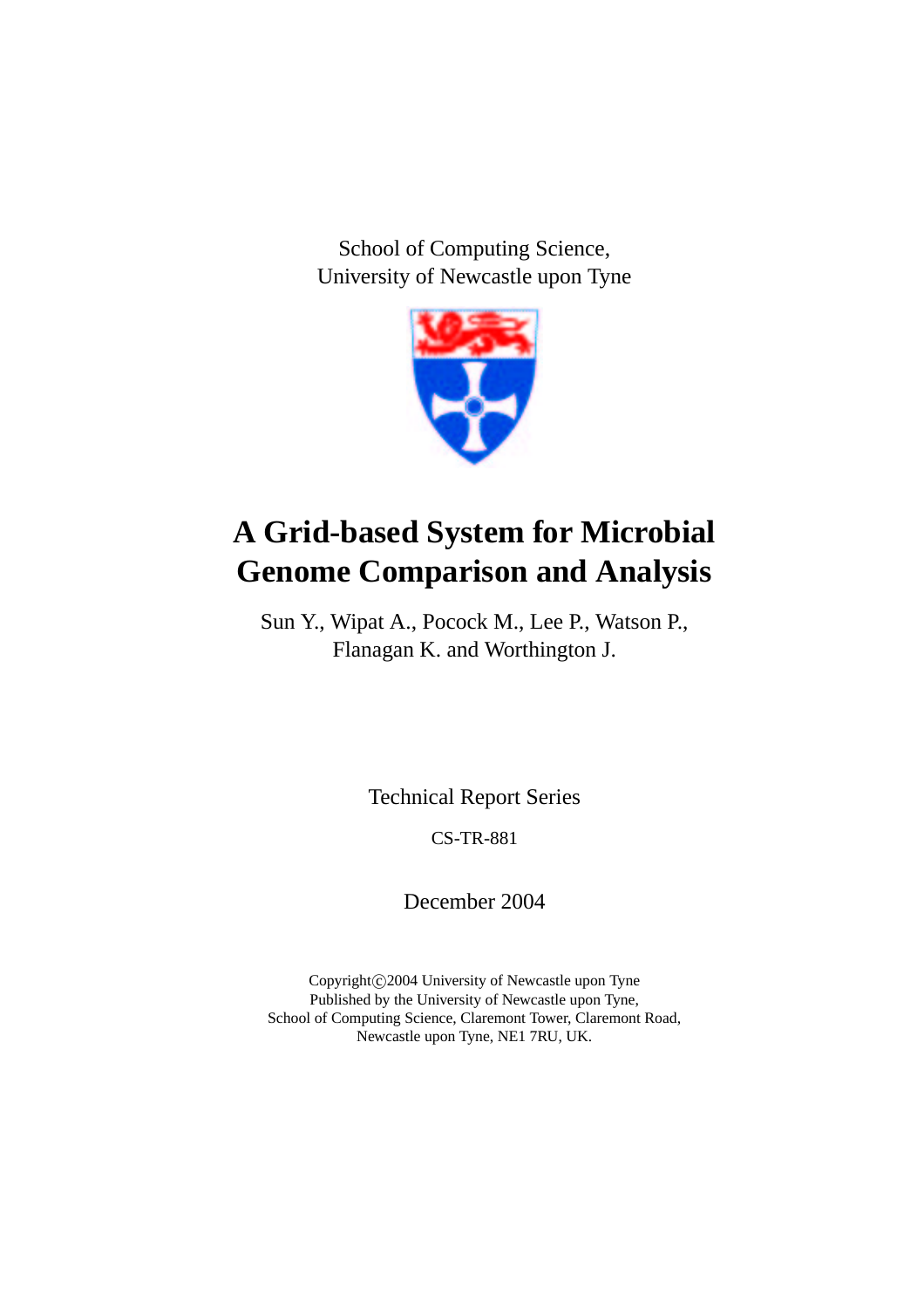# **A Grid-based System for Microbial Genome Comparison and Analysis**

Yudong Sun, Anil Wipat, Matthew Pocock, Pete A. Lee, Paul Watson, Keith Flanagan and James T. Worthington

*School of Computing Science, University of Newcastle upon Tyne, UK*  {*Yudong.Sun, Anil.Wipat, Matthew.Pocock, P.A.Lee, Paul.Watson, Keith.Flanagan, j.t.worthington*}*@ncl.ac.uk* 

#### **Abstract**

*Genome comparison and analysis can reveal the structures and functions of genome sequences of different species. As more genomes are sequenced, genomic data sources are increasing in size and availability such that their analysis is beyond the processing capabilities of most research institutes. The Grid is a powerful solution to support large-scale genomic data processing and genome analysis. This paper presents the Microbase project that is developing a Grid-based system for genome comparison and analysis, and discusses the first implementation of the system (called MicrobaseLite). MicrobaseLite uses a scalable computing environment to support computationally intensive microbial genome comparison and analysis, employing state-of-the-art technologies of Web Services, notification, comparative genomics and parallel computing. Microbase will support not only system-defined genome comparison and analysis but also userdefined, remotely conceived genome analysis.* 

#### **1. Introduction**

Genome sequences provide abundant information about species from microorganisms to human beings. The comparison and analysis of genome sequences (including nucleotides and proteins) allows us to investigate genome structure and make predictions about the functions and activities of organisms [1]. Genome analysis can enhance our understanding of life science, and the discoveries in genome analysis can drive advances in medicine, agriculture and other sciences and technologies.

One application of genome comparison and analysis is in the design of therapeutic drugs. For example, say a new bacterium is found to cause a severe disease in humans. Scientists can experimentally determine the genome sequence of the bacterium. As proteins determine the functions and activities of an organism, the protein sequences of the new bacterial genome can be compared against the databases of all known bacterial genomes and even higher mammals' genomes to find the relationship between the new genome and the known genomes. This comparative analysis can identify proteins unique to the new bacterium that may be the target for the design of new antibacterial drugs [2].

In such an application, large genome databases will need to be searched and extensive comparison and analyses performed. To date, large genome databases have been established to accommodate genome data for public use such as EMBL (European Molecular Biology Laboratory) database [3], GenBank [4] , UniProt (Universal Protein Resource)/Swiss-Prot [5], PDB (Protein Data Bank) [6], and PIR (Protein Information Resource) [7]. Genome databases are experiencing rapid expansion as the rate of complete genome sequencing is continually increasing. This advancement presents a growing need for effective storage and querying approaches to the genome data.

With the accumulation of genome data, genome comparison and analysis has become a data-intensive and compute-intensive task. Many tools have been developed to perform genome comparison and analysis in different ways. The BLAST programs [8] are widely used tools for searching protein and nucleotide (DNA) databases to identify sequence similarities by performing local alignment between a query sequence and each of the sequences in a database. The BLAST family includes a number of variants. For example, BLASTP is a standard protein-protein comparison tool; BLASTN is for nucleotide-nucleotide comparison; BLASTX translates a nucleotide sequence to proteins that are compared against a protein database, and PSI-BLAST can find very distantly related proteins by a two-round protein-protein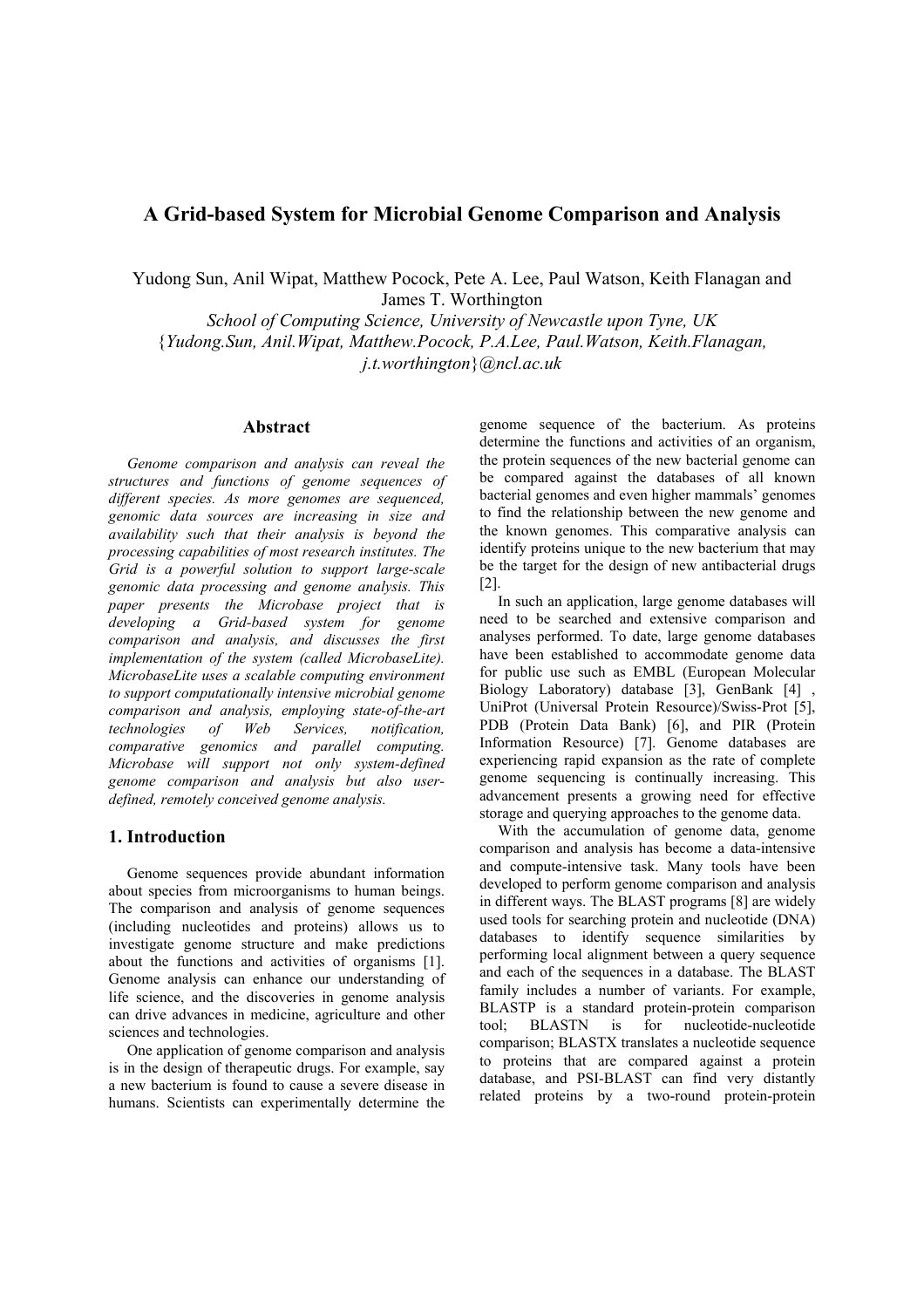comparison. MUMmer [9] is a fast comparison tool that can rapidly align two large nucleotide sequences using a suffix-tree based algorithm. PROmer is a variant of MUMmer that generates the protein-level alignment for two nucleotide sequences based on the translation of nucleotide sequence to proteins. Ssearch [10] is a rigorous comparison program for global similarity between a database of sequences and a query sequence using the Smith-Waterman method [11] which is an extremely time-consuming algorithm.

These recent developments in biology and bioinformatics present a considerable challenge to the efficient management of genomic data sources and the high-performance systems for genome analysis. Grid computing has been proposed as a potential solution to these requirements [12-14]. The Grid can be used to integrate genome data sources and computing resources to build integrated genome databases and powerful computing platforms for genomic data processing, in particular for genome analysis and comparative genomics. As the Grid is a new technology for genome analysis, only a limited number of projects have been reported in this field.

The Microbase project aims to develop a Gridbased system to support large-scale genome comparison and analysis, in response to the influx of new genomes, by harnessing the data resources and computing resources on the Grid. As the first prototype developed by the project, Microbase*Lite* provides a pre-computed dataset of all-against-all microbial genome comparisons generated by a suite of genome comparison tools, and creates a scalable computing environment to perform computationally intensive genome comparison and analysis. Based on the precomputed dataset, extensive genome analysis can be conducted, for example, to discover the homologues (including orthologues and paralogues) of the genes. The pre-computed dataset is dynamically integrated with an authoritative genome data source, the EMBL database [3]. When new genomes are published there, a Web Services based notification mechanism is used by Microbase*Lite* to automatically import the new genome data and compare the new genomes against all existing genomes, to update the pre-computed dataset. A task scheduler has been developed that assigns this large number of genome comparison jobs to run on Grid resources to accelerate the execution process. Microbase*Lite* acts as a prototype for gathering further requirements from biology and bioinformatics community to improve the design and implementation of the complete Microbase system.

The analysis of the large volume of genome data usually exceeds the computing resources in individual research institutes. The Microbase project will

ultimately provide a Web Services interface for external clients to submit user-defined, remotely conceived genome analyses that can access and use the pre-computed dataset. It will accept and run the usersubmitted algorithms on Grid resources on behalf of the clients.

The Microbase project also concerns the Grid-based approaches to interpret the genome comparison results in the context of a range of relevant biological principles including gene expression, protein function, metabolic pathways, and taxonomy. An object-based tool OGRE is being designed to represent and analyse genome rearrangement features in a formally defined ontology.

 The rest of this paper is organised as follows. Section 2 introduces the related work. Section 3 describes the Microbase*Lite* architecture. Section 4 discusses the implementation and performance of Microbase*Lite*. Section 5 presents a use case, and Section 6 gives the conclusions and future work.

# **2. Related Work**

Grid-based technologies are on the frontier of comparative genome analysis, although a number of projects have been undertaken in large research centres.

PUMA [15] is an integrated computational framework developed by the computational biology group of Argonne National Laboratory. It uses Grid technology to support high-throughput analysis of genomes for comparative and evolutionary analysis of metabolic processes on various levels of biological organisation in the context of phenotypic and taxonomic information derived from authoritative sources.

The TIGR Grid project [16] provides an in-house repository of protein and nucleotide data made available by major genome data repositories such as GenBank, PIR, and Swiss-Prot. In order to create nonredundant protein databases for annotation (i.e., identifying the features of a genome sequence), TIGR performs an all-against-all search on all proteins from these sources to create clusters of similar proteins. The data set of proteins is partitioned into multiple subsets and runs BLAST searches in parallel on an in-house Grid using Condor [17].

GADU (Genome Analysis and Database Update tool) [18] is a collaborative project between the Globus project and the Argonne bioinformatics group that has developed an automated, high-performance, scalable computational pipeline for data acquisition and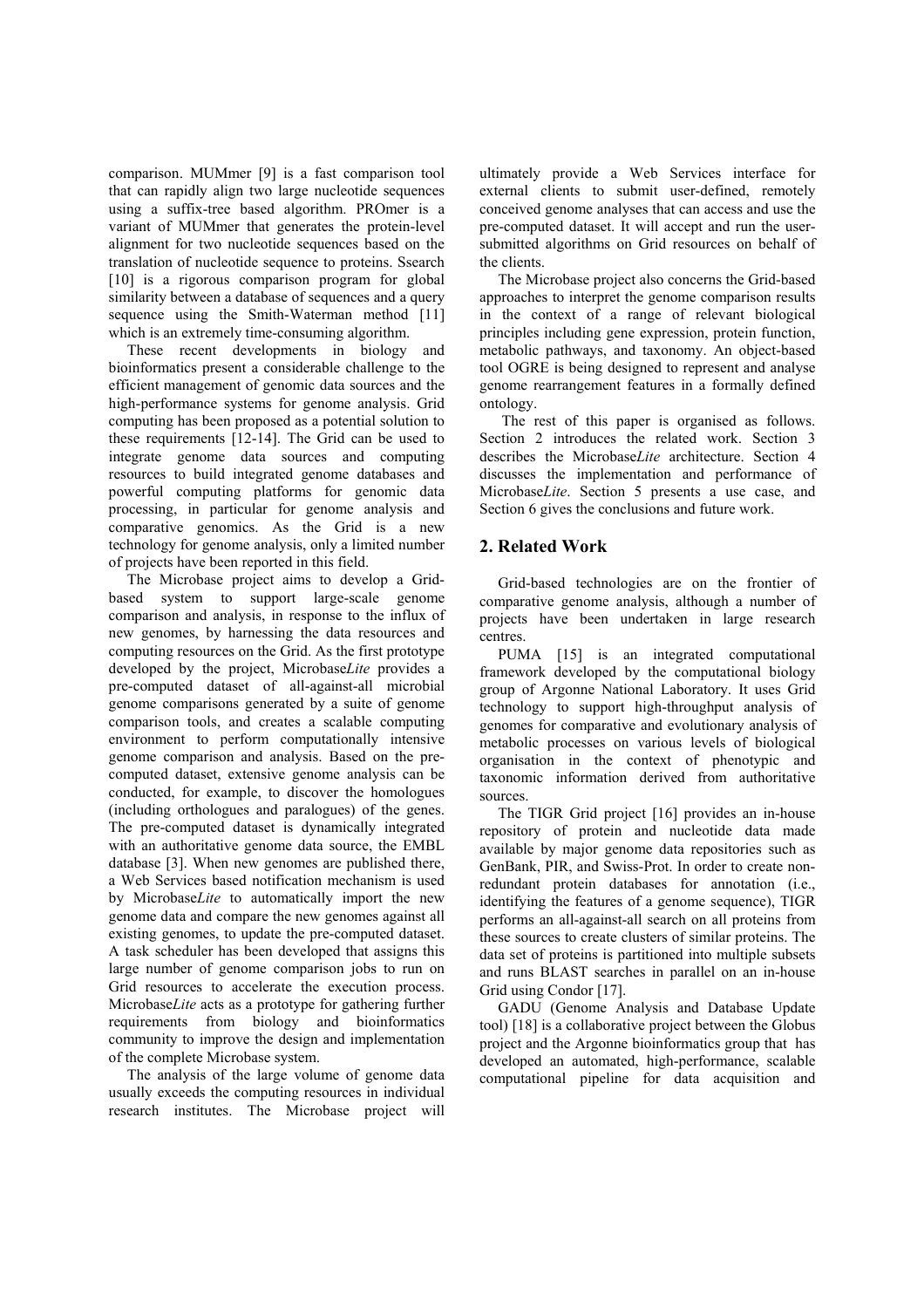analysis of newly sequenced genomes, based on DOE Science Grid backend [19].

GPSA (Grid Protein Sequence Analysis) [20] provides a web portal that allows users to submit protein sequences for homology searches. Users can select among BLAST, FASTA [10] or other tools to run the search. GPSA will dispatch the tool to run on the Grid infrastructure provided by the EGEE (Enabling Grids for E-science in Europe) project [21] to search the homologous sequences against certain databases.

Compared to this related work, Microbase*Lite* features a pre-computed dataset generated by a suite of genome comparison tools, that reveal the similarities of genome sequences at different levels. This dataset allows users to efficiently conduct further genome analyses without the need to regenerate the vast volume of data. Microbase*Lite* also provides a notification service for automatic dataset update. Furthermore, the Microbase project will be unique with its support for users to submit their own genome analysis computations. It will accept user-defined algorithms through a Web Services interface to be executed using its pre-computed dataset and Grid resources, enabling biologists to conduct extensive genome analysis using customised algorithms.

# **3. Microbase***Lite* **Architecture**

Microbase*Lite* is composed of distinct components deployed at the server side or client side. The components interoperate through Web Services interfaces and their operation is orchestrated through a Web Service-based notification mechanism.



**Figure 1. The Microbase***Lite* **architecture** 

As Figure 1 shows, the server-side components include the Microbial Genome Pool, the Genome Comparison Pool, the Notification Service, and the OGRE tool (discussed below). Web Services interfaces are provided by each component to support interoperability between the components and provide services to clients. The client-side component is the Client Application Interface. There is also an administrator component for system administration purpose.

#### **3.1. Microbial Genome Pool**

The Microbial Genome Pool (or *the genome pool*) shown in Figure 2 provides a local database of complete microbial genome sequences. The genome pool collects the microbial genomes published at an authoritative genome data source (at present, the EMBL database). Genome data is stored in the local microbial genome database and used as the data source for the genome comparisons performed in the Genome Comparison Pool (see Section 3.2).

The local database is automatically updated when new genomes are published in the EMBL database. The update is activated by the Notification Service which will be discussed in Section 3.4. When a new genome is published, the Notification Service sends a notification message to the genome loader. The notification initiates the genome loader to download the new genome file from that site, and then parses and loads the genome sequence into the local database. The genome pool also sends a notification to subscribed clients to announce the new genome sequence.



**Figure 2. The Microbial Genome Pool** 

The Web Services API of the genome pool allows remote users to access the microbial genome database. Users can flexibly query the nucleotide and protein sequence information as well as the annotations and features of the genomes.

#### **3.2. Genome Comparison Pool**

The Genome Comparison Pool (or *the comparison pool*) shown in Figure 3 is a core component. It performs all-against-all comparisons for the genomes loaded in the Microbial Genome Pool, and populates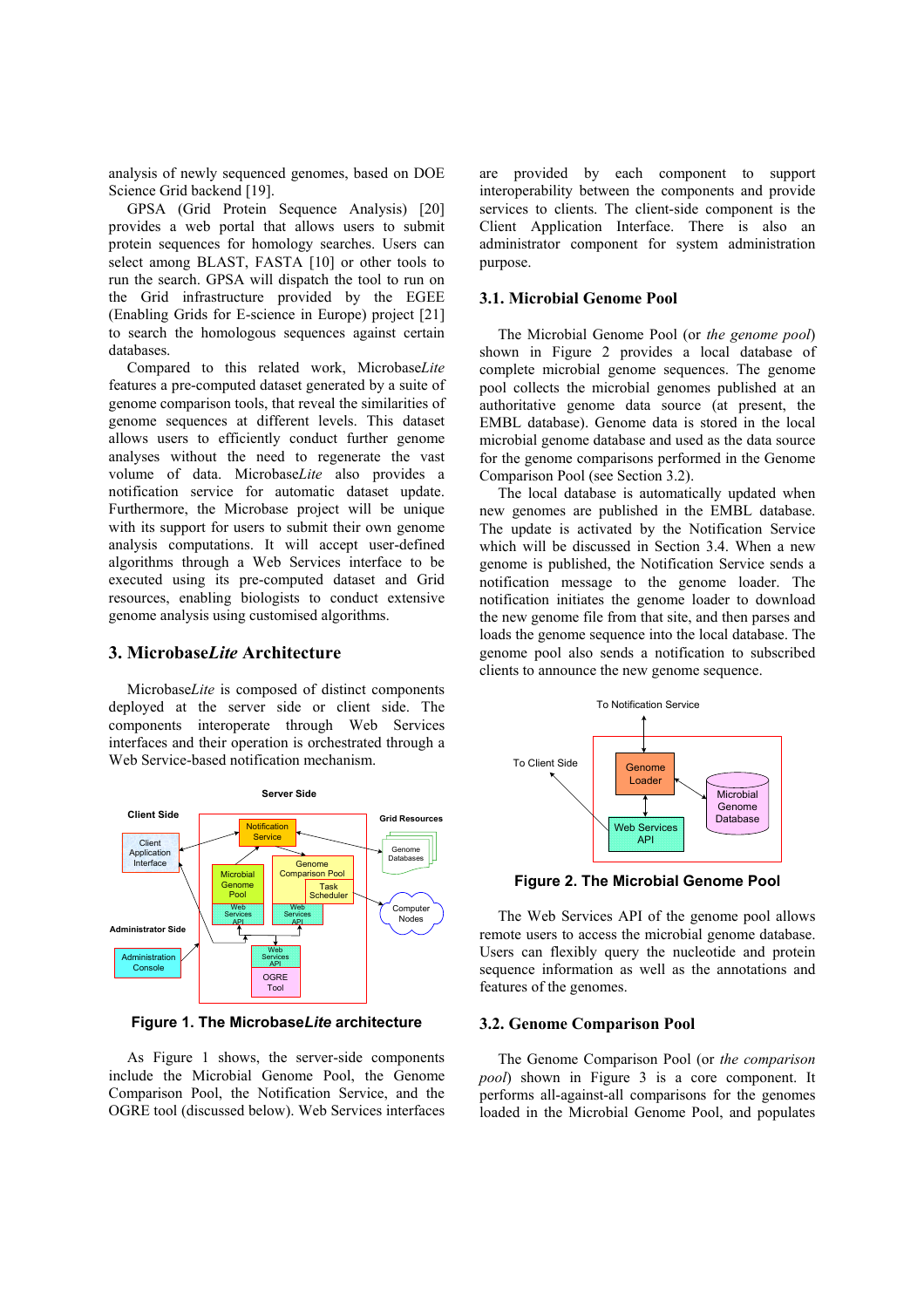the comparison results into the comparison database as the pre-computed dataset. The all-against-all genome comparison is performed using a suite of tools including BLASTP, BLASTN, MUMmer, PROmer and Ssearch to identify the similarities of the genomes at different levels. MSPcrunch [22] is also used as the post-processing for the BLASTN results to filter the most relevant data. The comparison database provides the pre-computed genome comparison dataset for users to browser the similarities of the genomes and to perform further genome analysis.



**Figure 3. The Genome Comparison Pool** 

The all-against-all genome comparison generates a large number of computations. The Microbial Genome Pool currently has 165 genomes loaded in the local database, 137 of which are bacterial genomes. The length of a bacterial genome sequence is typically in the order of  $10^6$  bps (nucleotide base pairs) and  $10^3$ proteins; each protein is approximately 200-400 amino acids long. In total,  $163,350$   $(=165\times165\times6)$ comparisons need to be performed for these genomes with the six tools. The majority of the comparisons are computationally intensive, particularly for BLASTP and Ssearch. For example, the BLASTP comparison between two bacteria: *Bacillus cereus* and *Bacillus anthracis*, requires two input files of 1.5MB each and produces 95MB output data. The comparison takes 12 minutes on a 2.8GHz Intel Xeon processor. Consequently, the overall execution of the all-againstall comparison is extremely time-consuming. Hence, Grid resources are needed to run the comparisons simultaneously. A task scheduler has been developed to support the parallel execution of the comparisons on the Grid or on a cluster of computers. Section 3.3 will discuss the task scheduler in detail.

The comparison pool provides a parser for each of the comparison tools to analyse the comparison output produced by the tool. When a comparison is completed, a corresponding parser is invoked to extract the required data from the raw output. The comparison database is then populated with the extracted data to form the pre-computed dataset for further use.

The Web Services API of the comparison pool allows external users to access the pre-computed dataset, for example, retrieving the protein similarities between two genomes generated by the BLASTP result. In next stage of the project, the Web Services API will be enhanced to allow users to submit userdefined genome analysis algorithms that operate on the pre-computed dataset. The task scheduler will manage the execution of the algorithms. The results will be returned to the users through the Web Services interface. User-defined algorithms will be archived in the algorithm and tool base for reuse. A use case will be discussed in Section 5 that identifies COGs (clusters of orthologous groups) of proteins using the precomputed BLASTP results.

#### **3.3. Task Scheduler**

In the comparison pool, a task scheduler has been developed to support the parallel execution of the comparison jobs on a networked system such as a cluster of computers or the Grid. The task scheduler calls a general-purpose job management middleware, e.g. N1 Grid Engine (formerly Sun Grid Engine) [23], to submit the comparison jobs for execution. A comparison job is submitted by calling the job submission command of the middleware. The latter in turn allocates a computer node to run the job. A genome comparison job includes the following operations: retrieving the genome sequences from local database; running a tool to compare the sequences; invoking a parser to analyse the comparison results; and loading the result into the comparison database. Figure 4 shows the framework of the task scheduler.



**Figure 4. The task scheduler** 

The task scheduler coordinates the whole execution procedure of all jobs. As hundreds of thousands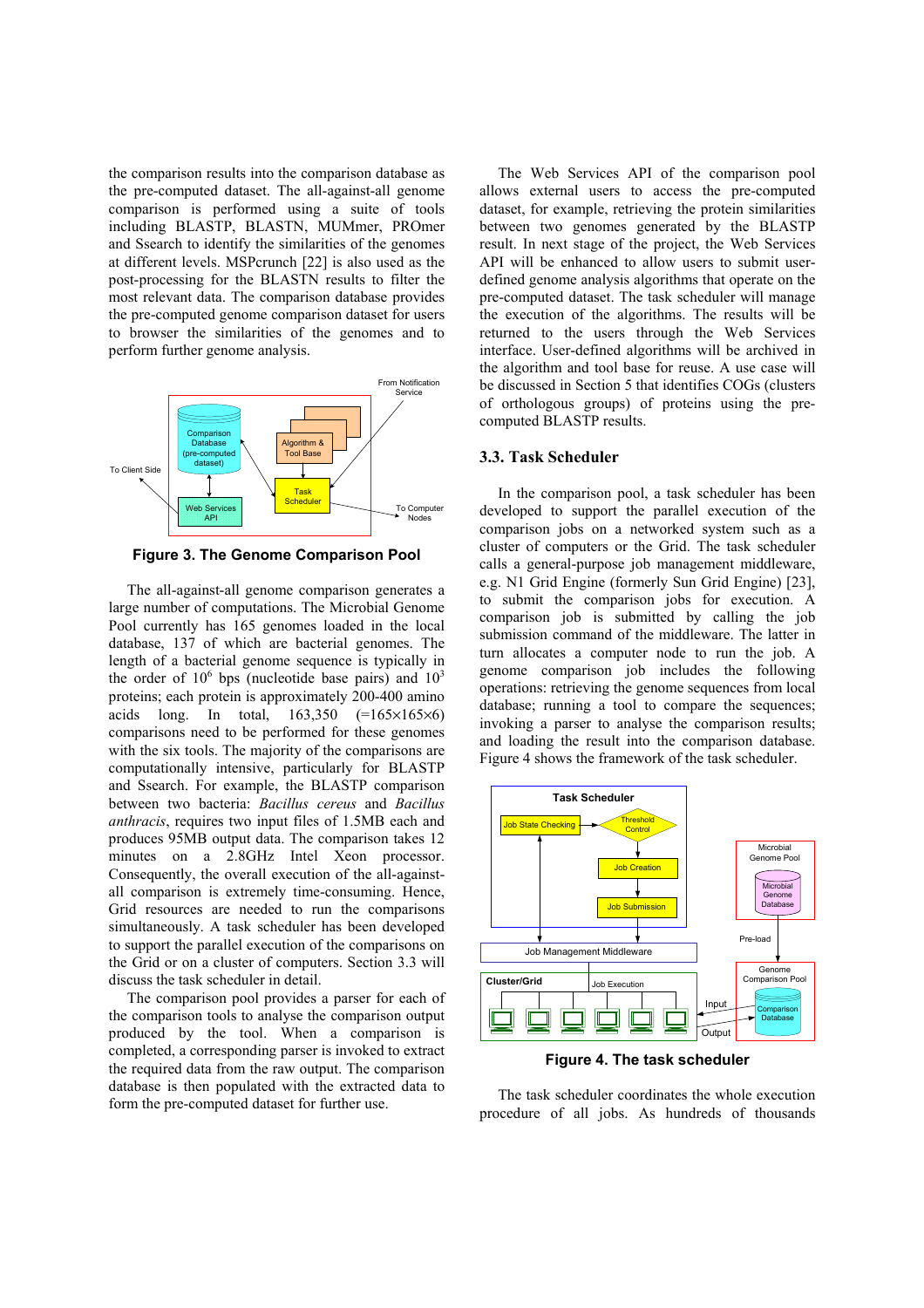comparison jobs can be created, the task scheduler applies a threshold control to job submission in order to prevent submitted jobs from overwhelming the system. Under the threshold control, the total number of running jobs will not exceed the capacity of the available computer nodes. The task scheduler continually checks the states of the running jobs. Once a job has completed, the task scheduler immediately submits a new job to be executed. The task scheduler will terminate the whole comparison procedure when all jobs have completed.

The execution time of a genome comparison depends on the length of the sequences and the complexity of a comparison algorithm. The time varies significantly between different comparisons. As presented in Section 3.2, the BLASTP comparison of *Bacillus cereus* and *Bacillus anthracis* takes 12 minutes, whereas the MUMmer comparison for the same sequences takes only 22 seconds. Along with the underlying job management middleware, the task scheduler can maintain the asynchronous execution of the comparison jobs which have different execution times. Subsequent jobs are gradually submitted for execution in accordance with the completion of preceding jobs. Hence, the workload of the comparisons can be dynamically distributed to the computer nodes and the overall execution time of allagainst-all genome comparison can be minimized.

# **3.4. Notification Service**

The Notification Service in Microbase*Lite* is implemented using the <sup>my</sup>Grid notification system [24]. The myGrid notification is a Web Service based system for event notification that supports topic-based publisher and subscriber messaging, push and pull notification model, and asynchronous delivery. Clients can subscribe to receive notification messages on a registered topic. A client can be a user or a software component. The push model delivers a notification by calling back to client code deployed as a Web Service at the client side, or sending an email to a registered address. Microbase*Lite* uses the push model with client code call-back to notify users of the availability of a new genome - the Microbial Genome Pool uses this notification to update the local genome database. There is a probe deployed to periodically check the EMBL database. When a new microbial genome is published there, the probe will push a notification message to the genome loader of the genome pool. The notification triggers the genome loader to download the new genome file and store the genome sequence into the local database after parsing. The genome pool can also notify the comparison pool to activate the task

scheduler to start the comparison of the new genome against all previously loaded genomes in the local database and hence to update the pre-computed dataset. The Notification Service also allows external clients to subscribe to the notification of new genome. A notification message will thus be sent to the clients when Microbase*Lite* has loaded a new genome.

# **3.5. OGRE**

A further novel component provided by the Microbase system is a research tool called OGRE (Object based Genome REarrangements). Genome rearrangements such as insertions, deletions, and inversions can be visualised by existing tools [25, 26]. OGRE intends to develop a formally defined set of terms relating to genome rearrangement in the form of ontology. Formal definitions can be rigorously checked to ensure that they are logically consistent. The aim of OGRE is to use these definitions as a basis on which to develop an object-oriented data model and algorithms for the comparison and analysis of genome sequences. OGRE is a sister project to Microbase, but will be fully integrated; OGRE will provide a service interface to facilitate integration with Microbase*Lite* or other tools. The ontology used to describe genome rearrangements is currently under development, and there is a working prototype capable of detecting some simple features.

# **3.6. Client Application Interface**

The Client Application Interface is built on the Web Services APIs of the server-side components for remote users to easily access the pre-computed dataset and associated information provided by Microbase*Lite*. The client interface provides users with an integrated view of the data stored in different components, such as the pre-computed dataset in the Genome Comparison Pool and the genome sequences in the Microbial Genome Pool, and supports the crossreference of related data. The interface allows users to submit queries to Microbase*Lite* by specifying the parameters of query and reference genomes, which comparison tool to use and the range of comparison results, for example, the BLASTN result between two genomes. The interface calls the Web Services APIs to retrieve the required data from the databases in Microbase*Lit*e and returns the data to the users which can be displayed in graphic or textual format depending on the type of information to be shown. The interface also provides the cross-references of a query by which users can find further information associated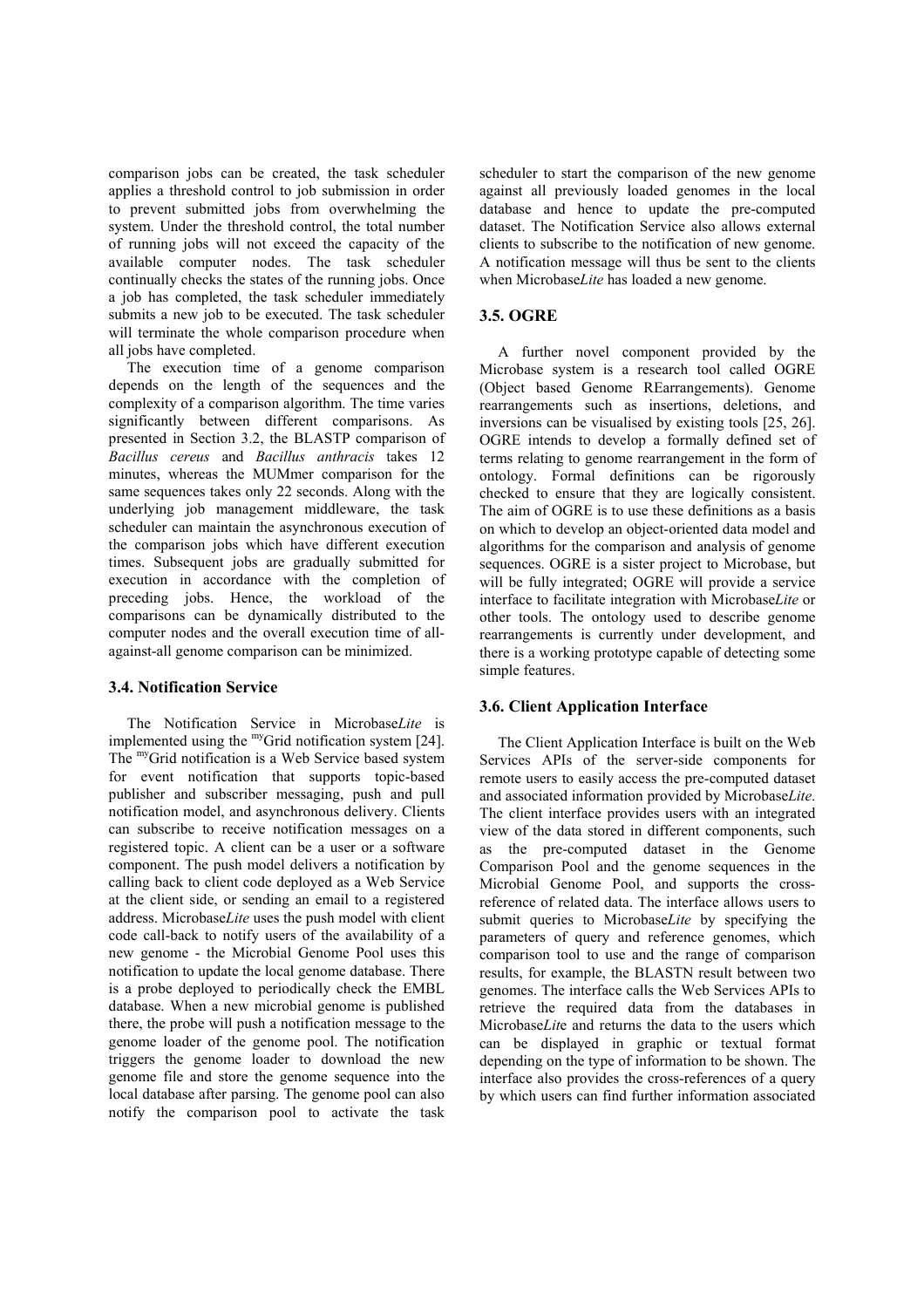to the query such as the detailed description of the compared genome sequences, the description of a comparison tool and the hyperlinks to related genome databases. As future work, the client interface will allow users to submit their own comparisons for execution and receive the results.

#### **4. Microbase***Lite* **Implementation**

Microbase*Lite* has implemented the components discussed in Section 3. The Microbial Genome Pool takes the genome data in EMBL files from the EMBL database. It uses BioJava API [27] to parse the EMBL files and load the genome sequences into the microbial genome database that is a PostgreSQL database with the BioSQL schema [27]. The Web Services API is implemented using Apache Tomcat and Axis.

At present, the Genome Comparison Pool runs the comparison jobs on a cluster of dual-processor computers. The task scheduler is based on N1 Grid Engine which is middleware that can build and manage Grid resources and allows users to access the Grid. With the support of the N1 Grid Engine or other Grid middleware, we plan to extend the computing system to the Grid. The pre-computed comparison dataset is stored in a MySQL database. The all-against-all comparison has been performed amongst the 165 genomes, and a 16GB dataset of comparison results has been generated.

The Client Application Interface is implemented as graphical user interface (GUI) that calls the Web Services APIs of the server-side components. Users can query the data provided by Microbase*Lite* through this interface. Firstly, the interface presents users with a selection panel that displays a complete list of reference and query genomes and comparison tools available in Microbase*Lite*. Users can query any genome comparison result by selecting a pair of reference and query genomes and choosing a tool in the list. The query is then sent to Microbase*Lite,* and the required data is retrieved from the pre-computed dataset and returned to the client side via the Web Services API. The result of the query is displayed to the users in the graphical browser as shown in Figure 5, which depicts the BLASTN result between two genomes. The graph shows the similarities between the nucleotide sequences and uses arrows to highlight the genes that encode genome features including proteins, tRNA, mRNA, etc. Users can flexibly zoom in the graph to view the details of the sequences by sliding the resolution scale on the right side. Users can also click on the arrows to get the cross-references of detailed information of the features.



**Figure 5. The client application interface for genome comparison results** 

Microbase*Lite* is available for external use. A description of the service APIs can be found at http://vindaloo.ncl.ac.uk:8090/microbase/index.html.

#### **4.1. Performance**

The performance test of Microbase*Lite* is focused on the scalability of the system in supporting largescale genome comparison. The scalability is tested by running all-against-all comparisons on a cluster of computer nodes; each node contains dual 2.8GHz Xeon processors. The N1 Grid Engine is installed on the cluster. In the test, all-against-all comparison is executed amongst a group of genomes selected from the local database, using five tools (BLASTP, BLASTN, MSPcrunch, MUMmer and PROmer). As Ssearch is an extremely slow program, it will be separately executed later. The task scheduler manages the parallel execution of the comparison jobs.

**Table 1. Execution times of all-against-all genome comparison (minutes)** 

| <b>Processors</b><br><b>Genomes</b> |        | 10    | 20    | 30    | 40    |
|-------------------------------------|--------|-------|-------|-------|-------|
| 10 genomes                          | 978.0  | 103.0 | 57.7  | 48.5  | 37.3  |
| 20 genomes                          | 2387.7 | 251.5 | 147.0 | 116.1 | 94.5  |
| 30 genomes                          | 5064.5 | 533.5 | 295.7 | 226.2 | 178.5 |

Scalability is assessed by the execution time and speedup obtained in running the all-against-all comparison on different numbers of genomes and different number of processors. Table 1 shows the execution times of these comparisons which include both the execution time of the tools and the time of data loading and analysis. Figure 6 shows the speedup achieved.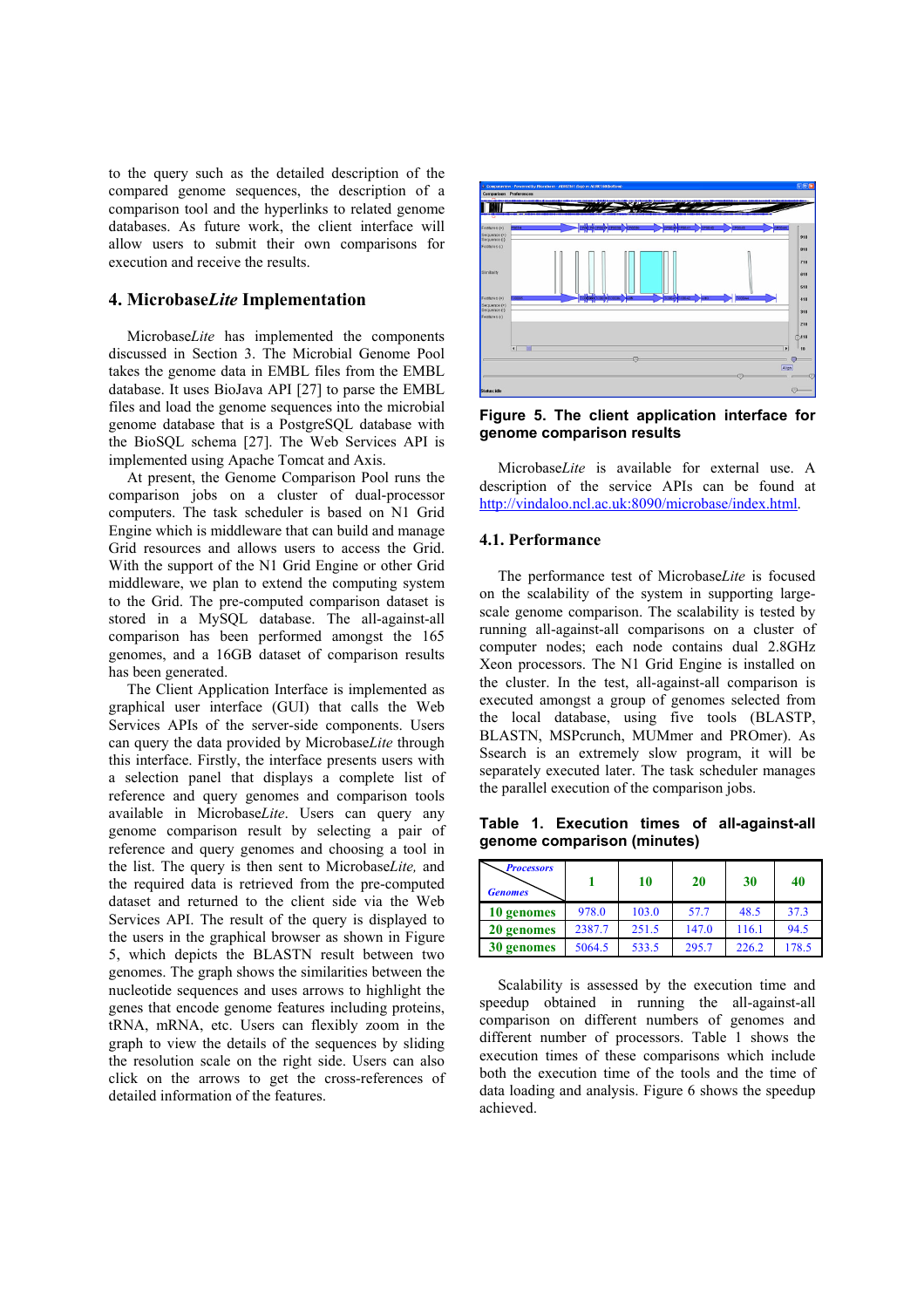

**Figure 6. Speedup of all-against-all genome comparison** 

The test shows that useful speedup can be achieved when employing more processors to run the comparisons. The best speedup appears in the case of the largest dataset, 30 genomes. The performance verifies that Microbase*Lite* has demonstrated satisfactory scalability in running all-against-all genome comparison with the support of the task scheduler. The all-against-all comparison between 165 genomes using the five tools has also been tested on 40 processors. The entire execution time was 68 hours. This is an encouraging time scale for such a large-scale comparison. Considering the Grid computing support provided by the underlying N1 Grid Engine, better performance can be expected when the computing environment is extended to utilise Grid resources.

#### **5. Use Case**

The pre-computed dataset of Microbase*Lite* has been used to search for COGs (clusters of orthologous groups) in proteins. The relationships of the proteins from different genomes can be classified by the homologues (i.e. the similarities) including orthologues and paralogues. Paralogues are homologous proteins in a same genome. Orthologues are homologous proteins in different genomes that evolved from a common ancestral gene. Orthologues often retain the same function in the process of evolution. The identification of orthologues is an important methodology for the prediction of the functions of a protein or a group of proteins, in particular for newly sequenced genomes [28]. The orthologues and paralogues can be identified based on the similarities of the proteins found by genome comparison.

We use the COG construction algorithm proposed by the COG database project [28-30] to identify COGs using the BLASTP results provided by the precomputed dataset. The best hits, that is the most similar

proteins, are extracted from the BLASTP results based on the similarity score. The COGs can be identified from the best hits. The algorithm has identified 8945 COGs which consist of 24832 different proteins among the 165 genomes in Microbase*Lite*. At the same time, the algorithm has found 8045 paralogue groups that include 18583 different proteins. These results can be used to reveal the evolutionary relationships of the proteins in the genomes.

### **6. Conclusions**

The Microbase project will exploit a Grid-based environment to support both biologists and bioinformaticians in carrying out comprehensive genome comparison and analysis. The Microbase*Lite* prototype system has provided a pre-computed dataset of microbial genome comparisons integrated with the service-based API to access it. The ultimate goal of Microbase is to provide a remotely accessible system to perform user-defined genome analysis. The future work will concentrate on two issues. First, the Microbase system will implement seamless integration with Grid resources to meet the computational and data requirements of analysing an almost exponential influx of new genomes. Second, Microbase will support userdefined, remotely conceived genome analysis. For this purpose, a workflow framework is a promising model to enable users to define, submit, and enact genome analysis algorithms. The Taverna project supports Grid-based workflows [31] that potentially provides useful mechanisms to implement the user workflow submission and enactment in the Microbase system.

#### **Acknowledgments**

The Microbase project is supported by the BBSRC e-Science and Bioinformatics initiative and the DTI (Grant number 13/BEP17027). We gratefully acknowledge the support of the North-East Regional e-Science Centre, UK.

# **References**

- [1] A. K. Bansal and T. E. Meyer, "Evolutionary analysis by whole-genome comparisons," *Journal Bacteriology*, vol. 184, no. 8, 2002, pp. 2260-2272.
- [2] A. M. Lesk, *Introduction to Bioinformatics*. Oxford University Press, Oxford, 2002.
- [3] EMBL nucleotide sequence database, http://www.ebi.ac.uk/embl/index.html [4] GenBank overview,
- http://www.ncbi.nlm.nih.gov/Genbank/GenbankOvervi ew.html